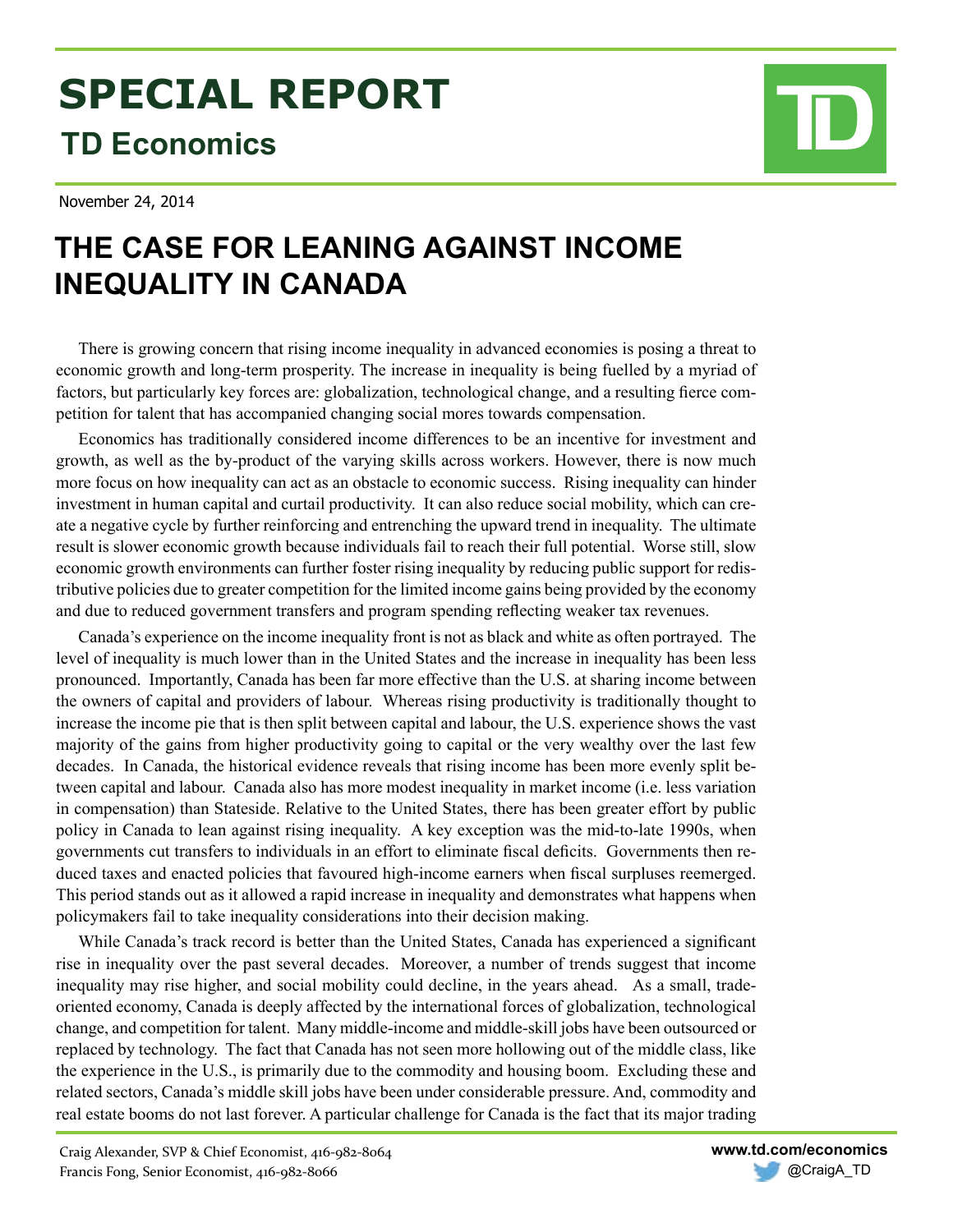

partner and competitor for talent, the United States, allows much higher income inequality. America is willing to pay their low income earners less and their high income earners more than in Canada. The combination of stronger productivity growth and lower compensation in the United States has led to a dramatic drop in U.S. unit labour costs relative to those in Canada. And, the outlook for continued modest economic growth could create pressures fostering greater income inequality in both Canada and the United States.

Canada stands at a cross roads as it is being buffeted by these pressures that could raise income inequality and reduce social mobility. If Canada is to retain its economic and social model, policymakers are likely going to have to lean more against rising inequality. The good news is that there is scope to do so. Governments have limited direct influence on market income, but they can have a strong indirect influence on market income by helping to remove barriers to those lower on the income scale and by boosting the skills of current and future workers. Moreover, there are opportunities to make the tax and transfer system more progressive and redistributive. Although Canadians take pride in the country's more equitable outcomes, Canada does less income redistribution than many think. Canada's ranking on income equality falls from 9th place in the OECD on the basis of market income to 19th place on the basis of after-tax and transfer income. The good news is that policies aimed at reducing income inequality need not dampen economic growth. Indeed, a 2014 report from the IMF argued that equality enhancing actions can improve economic performance in the long run. The main goals for Canada must be to find ways to enhance productivity, thereby boosting the income pie to be split between capital and labour, while also putting in place policies that encourage just income outcomes and facilitate social mobility.

#### **Global forces pushing towards a less fair world**

There is no real rival to the capitalist economic model, as it has demonstrated that it best allocates scarce resources and provides the greatest opportunity for economic growth. There is, however, an on-going debate about whether it inherently creates a tendency towards higher inequality. On the one hand, there are authors, like Thomas Piketty, who have highlighted historical evidence that over time the growth rate in the return on capital may be greater than the growth rate of income in the economy, thereby leading to higher inequality over time. This perspective contrasts with other economic literature which emphasizes that marketbased economies experience stronger long-run growth that creates income and lifts the standard of living of its workers.

The reality is that the capitalist economic system is very like Winston Churchill's quote that "democracy is the worst form of government, except all of the others that have been tried." In other words, the capitalist economic model generates the best outcomes relative to other economic models, but some of the outcomes from the market-based system may not be economically or socially optimal.

While economic theory and the implications for the capitalist system can be debated, the empirical evidence does show that inequality has increased significantly across much of the industrialized world. OECD data show that income inequality in the advanced world has climbed over the last several decades, rising by more than 10% since the mid-80s, and the increase has been broadly-based across member countries (see Chart 1). A key common theme of these nations has been a rising share of income going to high income earners (see Chart 2). The income of the richest 10% of the population has increased to close to nine times that of the poorest 10%, up from seven times roughly 25 years ago. Naturally, there has been variance in the experience of individual countries. Canada traditionally compares itself to developments in the U.S., and income inequality in America is higher than in Canada and has increased far more. America has the second highest level of inequality in the OECD (second only to Mexico which is not an advanced economy) and America has the greatest share of income going to the top  $1\%$  at  $20\%$  of total income – the highest share since the roaring 1920s.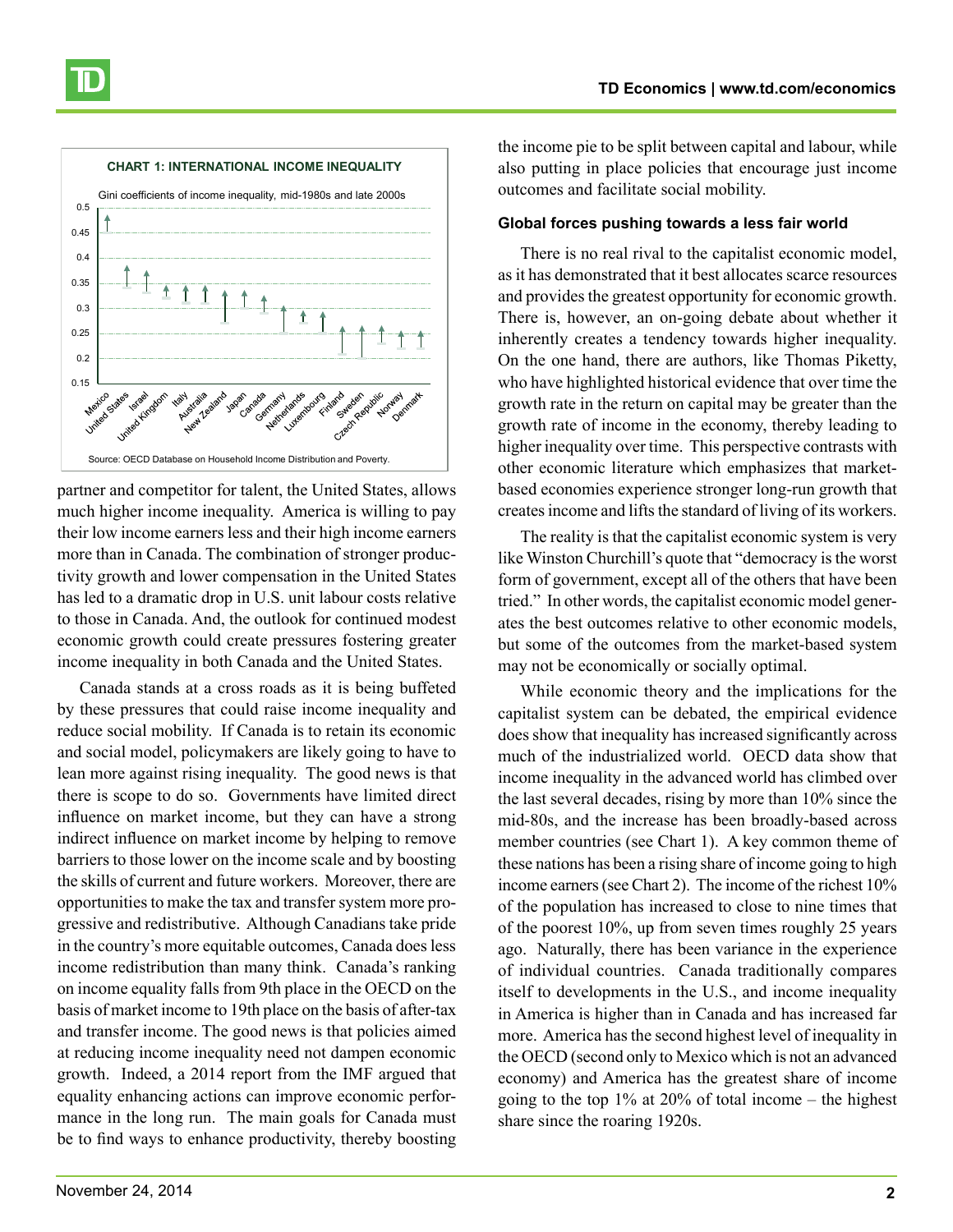## **Technological change and globalization have fuelled higher inequality**

There is a broad consensus that many factors have contributed to the rise of income inequality, but the most powerful structural forces have been technological change and globalization.

Technological advancements have created a world of new possibilities in products and services. However, in the process, they have also reduced the cost of capital relative to labour, with the result that investments in machinery and equipment have either replaced many middle-income, middle-skill workers, or deeply eroded their wage bargaining power. The opposite has been true of high-skill workers, as advancements have created a substantial premium for the talent that can unlock the full potential of new technology. The war for talent is particularly pronounced at the very top end of the skill and experience curve.

Simultaneously, the IT revolution has helped fuel the trend towards globalization by making trade in a broader range of products and services possible by facilitating communication and coordination on a global basis. Businesses (and supply chains) can now operate and coordinate activities anywhere in the world almost seamlessly. As a result, the production of goods and services has been transferred to lower labour cost regions. While this has helped reduce global income inequality by raising employment and wages in the developing nations, the trend has increased inequality within advanced economies by reducing demand for low and middle skill jobs at the same time as putting a premium on high skill workers.

Traditionally, economists have tended to focus on pro-





ductivity growth as a panacea for rising inequality. The thesis is that a growing income pie will be shared across labour and capital, making everyone better off. However, the interaction of globalization and technological change raises the question of whether or not that idea still holds true today. The reality is that product and process innovations today have very different implications than those of the past.

In years past, innovations required both research and development and then the production of the resulting products from that innovation, which would mean firms have to hire workers locally to build, market and sell the goods or services. Now consider a firm today using advanced technologies. R&D costs could be significant and demand for high skill workers to do the R&D could be strong. However, once the application or product is designed, production can take place anywhere in the world, at the lowest cost. And, the technology often requires less capital and labour than in the past. For example, building the next great computer app requires much less equipment and labour than launching a new product in the traditional manufacturing of the past.

The resulting demand for high skill workers lifts their wage bargaining power, while lowering demand for other workers, depressing their compensation. Thus, innovation may not benefit domestic economies as much today as in the past. The gains are shared more broadly around the world.

In the United States, one can see that the relationship between labour productivity and compensation has broken down since the mid-1970s. While U.S. labour productivity (output per hour worked) has increased significantly, real (after-inflation) compensation per hour worked has not kept pace (Chart 3).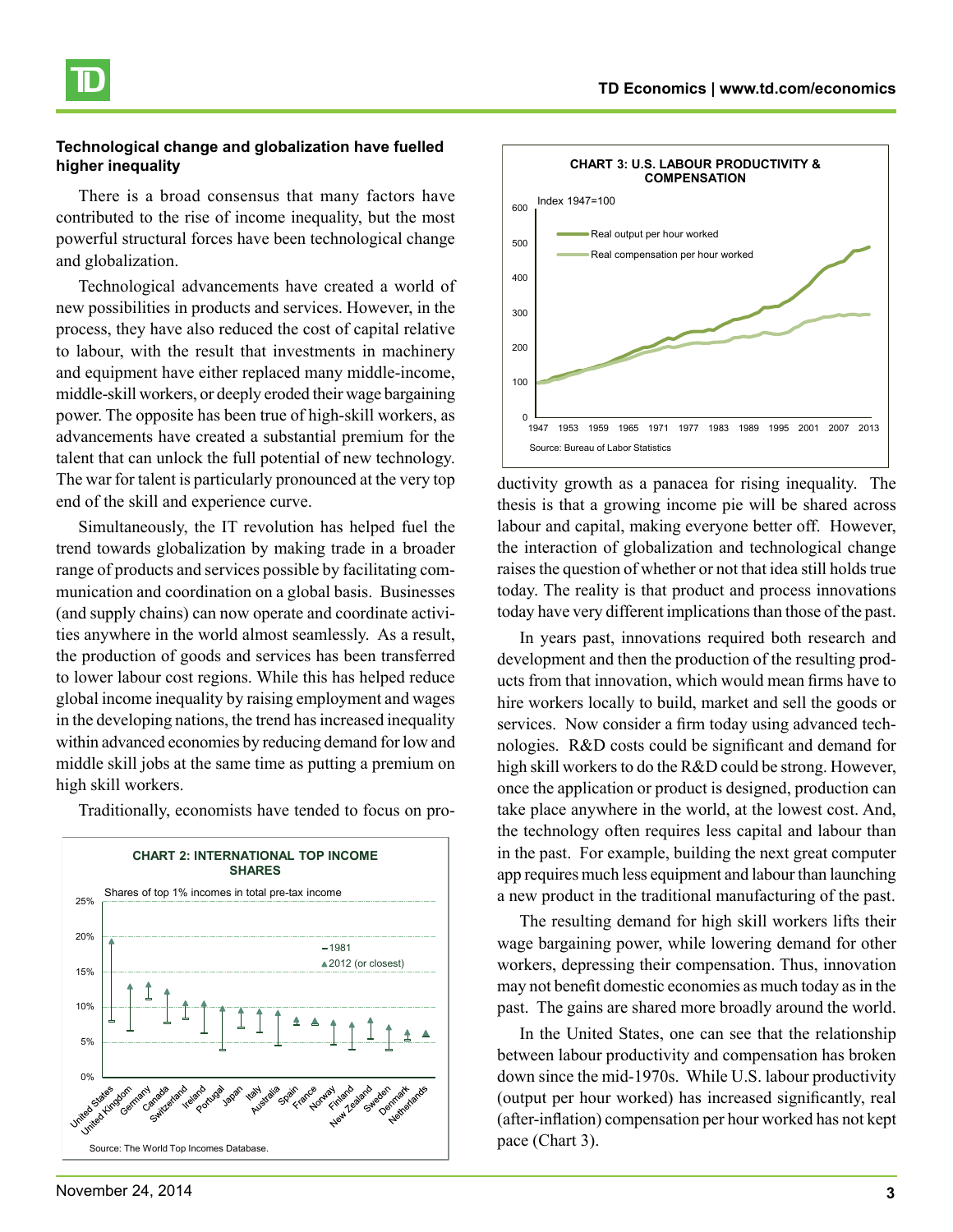



The forces noted above are very impactful in boosting income inequality, but they are not alone. Social changes, like educational assortative mating (i.e. the tendency for high-income earners to marry other potential high-income earners) and the increase in single-parent households have also tended to boost household inequality. Policy changes have also played a significant role. In other words, there have been a host of economic, political and social factors leading to a less equitable world.

#### **Rising inequality a threat to economic growth**

The rising trend in income inequality has raised concerns that it may be harmful to economic growth and prosperity. Economics has traditionally viewed a reasonable level of income inequality as a positive force for creating an incentive to work, save and invest. However, there is an increasing consensus that beyond a certain point, higher inequality can undermine the foundations of market economies. A pronounced degree of inequality can impede skills development for the disadvantaged and prevent individuals from achieving their potential. It can smother innovation and risk taking.

Fundamentally, high levels of inequality can lead to a misallocation of resources, with considerable economic consequences. A number of studies have been done to assess this relationship. Research done by the OECD investigated how rising income inequality statistically impacts growth in GDP per capita (a common metric for changes in a country's the standard of living)<sup>1</sup>. The analysis shows that a  $1\%$  increase in inequality lowers GDP growth by 0.6% to 1.1%. They found that the impact did not matter if the inequality came from the rich becoming richer or the poor not keeping pace on income growth. One critical point with regards to this relationship between inequality and economic growth is that the income measure used is after-taxes and transfers – in other words, the income that people actually live on. The suggestion being that inequality can be addressed either through more equal market income (i.e. compensation) or addressed through income redistribution. As we will see in the policy section, however, there are limitations to simply addressing inequality through redistribution.

A key challenge is that a slow economic growth environment can itself be a catalyst towards higher income inequality. First, individuals are likely to be more supportive of redistributive policies to reduce inequality when times are good rather than bad. Asking individuals to share some of their rising income is entirely different than asking individuals to be made worse off to make someone else better off. Second, and related, there is a greater incentive for wealthy individuals to attempt to retain their current and past gains when income is rising slowly in a modest economic growth environment. If these actions become institutionalized, it can impede social mobility, making inequality more persistent and more corrosive.

A lack of social mobility is very damaging because it inherently implies the creation of a permanent misalignment of resources in the economy and the lost opportunity for individuals to fully unlock their potential. The Gatsby curve by Miles Corak (Chart 4) shows the positive correlation between inequality and intergenerational social mobility across countries. It is clear that countries with high income inequality tend to also have high levels of intergenerational earnings elasticity, which means the children of the rich tend

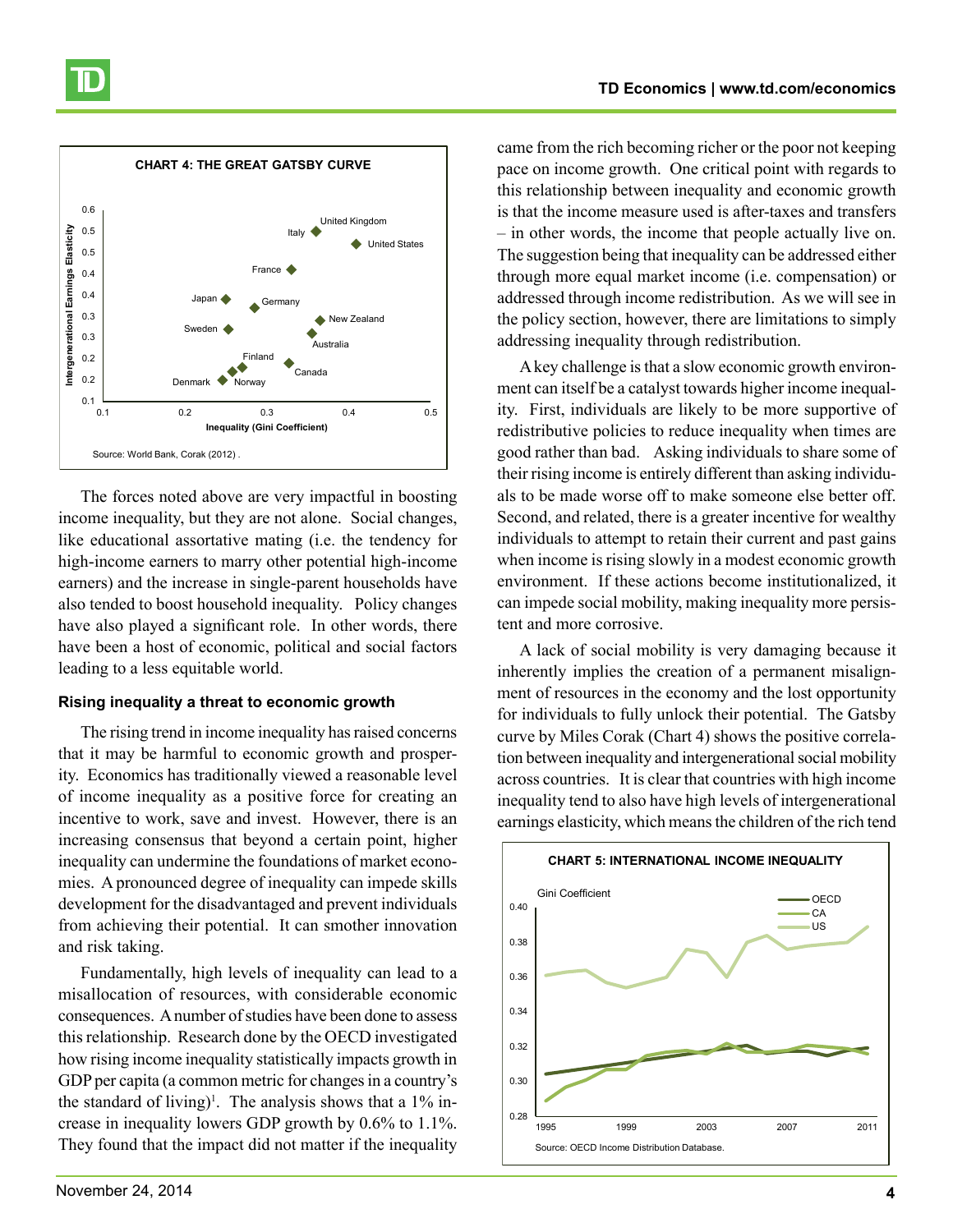

to end up rich as well while children of the poor tend not to rise up the income distribution.

#### **Canada's inequality and social mobility track record**

While the global picture has clearly shown a trend towards rising inequality over time, Canada's story is much more nuanced. Comparatively, Canada is in the middle of the pack of OECD nations with regards to income inequality. However, relative to the United States, Canadian inequality is much lower and the increase over time has been less steep (Chart 5). Canada also has a relatively favourable performance on social mobility, as demonstrated by the below average intergenerational earnings elasticity (Chart 4).

On a market income basis (compensation plus capital income but not including government transfers), Canadian income inequality as measured by the benchmark Gini coefficient has increased over time. It was on a gradual rising trend in the 1980s, but then jumped higher in the 1990s. This correlated with the terrible 1990-92 recession and the subsequent jobless recovery that deeply constrained wage and salary growth. Since 2000, however, income inequality has been relatively flat (see Chart 6). This has reflected market income growth across the income spectrum (see Chart 7). Low-income earners have benefited from increases in minimum wage rates. Middle-income earners have had the slowest income growth, but their performance has been better than their U.S. counterparts. In America, there has truly been a hollowing-out of middle skill jobs. The impact of globalization and technological change on Canadian middle skill jobs has been more muted due to the strength in the commodity sector and the construction/real estate sector, both of which employ many middle-income workers. Nevertheless, the number of jobs in non-commodity tradable production industry (i.e. traditional manufacturing) has suffered badly(Chart 8).

Canada's tax and transfer system plays an important and effective role in reducing inequality. The Gini coefficient after including transfers and applying taxes is roughly 30% lower than the market income Gini (Chart 6). The trend in income inequality over time, however, is broadly the same. Over the 1990s, inequality as measured by the after-taxes and transfers Gini coefficient rose significantly. In part, this was due to both the federal and provincial governments' efforts to fight excessive fiscal deficits. Cuts in transfers from one level of government to the next ultimately fed through to less transfers to individuals (Chart 9). In effect, when governments stopped leaning against income inequality, the





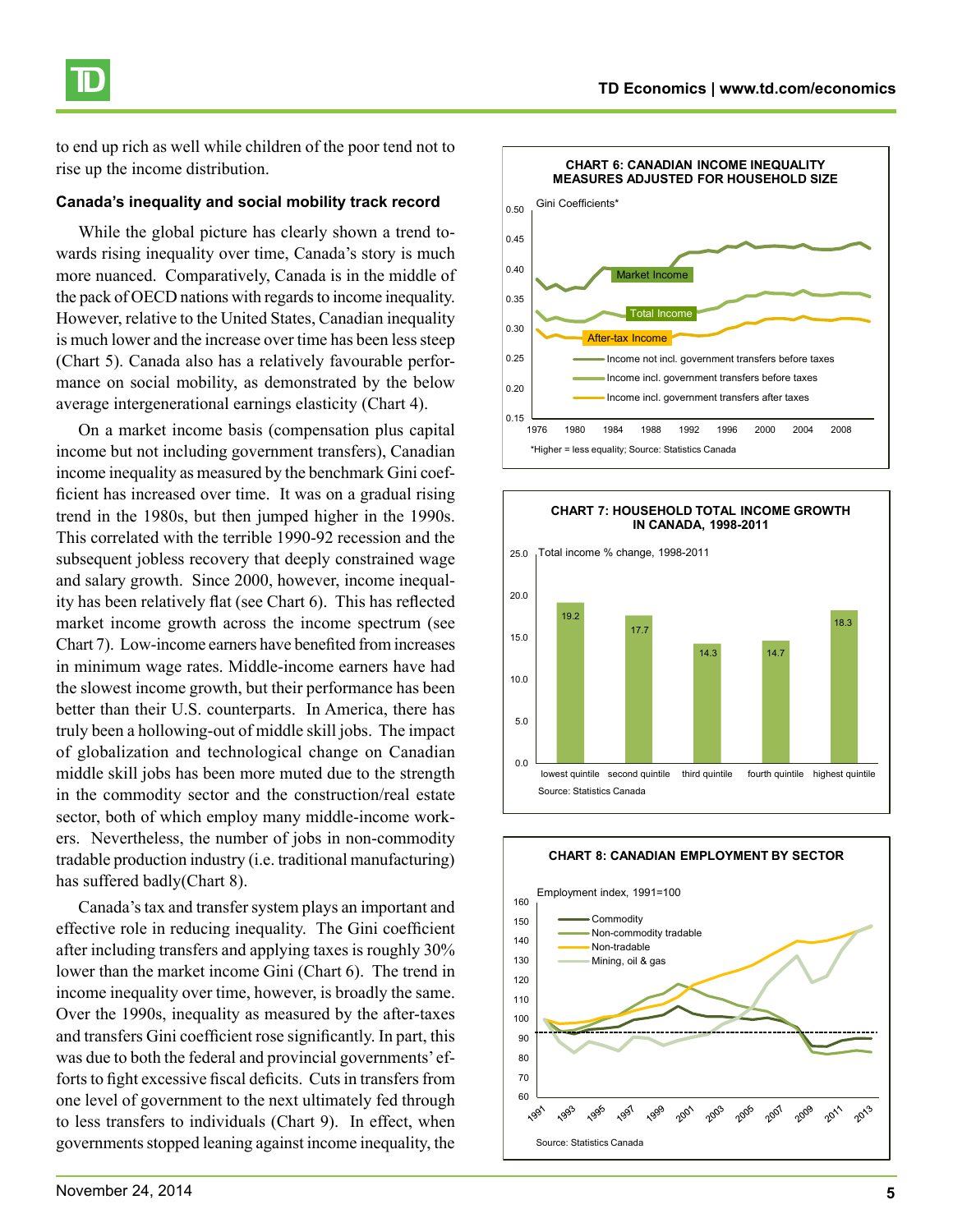

Gini coefficient rose sharply. What is particularly notable is that as fiscal balances were restored and governments put their surpluses to work, income inequality did not decline. Part of the reason is that transfers only stabilized and many policies put in place when surpluses occurred were more beneficial to higher income earners.

While market income and after-tax and transfer income inequality has been relatively flat since 2000, Canada has experienced a rising share of income going to the highest income earners – the top  $1\%$  and  $0.1\%$  – over time. The share of income of the 1% has climbed from roughly 7.5% of total income in the early 1980s to close to 14% at its peak in 2007. The share of income of the top 0.1% has jumped from around 2.5% to 5% over that time frame (Chart 10). These shares have since fallen and have not recovered to their prior peaks and the trends in Canada have been significantly less pronounced than in the US. Indeed, it is notable that the share of income held by the top 0.1% in the US is identical to the share of income held by the top 1% in Canada.

The increase in the top income shares over time do not materially increase the Gini coefficient for the simple reason that there are only a modest number of individuals in the very top income category. The impact of more income going to the top of the income ladder has also been softened by income growth in the other income quintiles. Nevertheless, the impact of the war for talent and shifting social acceptance to higher compensation at the top end of the income distribution is evident in Canada. It is also worth noting that the data could be under reporting the top income shares due to tax provisions that allow affluent individuals to receive a significant portion of their income indirectly through private corporations. Recent research by Michael Wolfson, Mike Veall, and Neil Brooks suggests that accounting for this income could raise the top 1% income share by as much as 3.3 percentage points, lifting it to just below 14%.

#### **Canadian workers benefit from rising productivity…**

The bottom line is that Canada remains a more equitable and socially mobile country than many others, particularly the United States, but it has not been immune from the overall trend towards higher income inequality. Moreover, Canada has seen a more fair division of the split of income between capital and labour. While Chart 3 shows that U.S. workers have not benefited from rising productivity, the story in Canada is very different (Chart 11). After the end of the Second World War and until the mid-70s, Canadian real (after-inflation) compensation per hour worked rose in





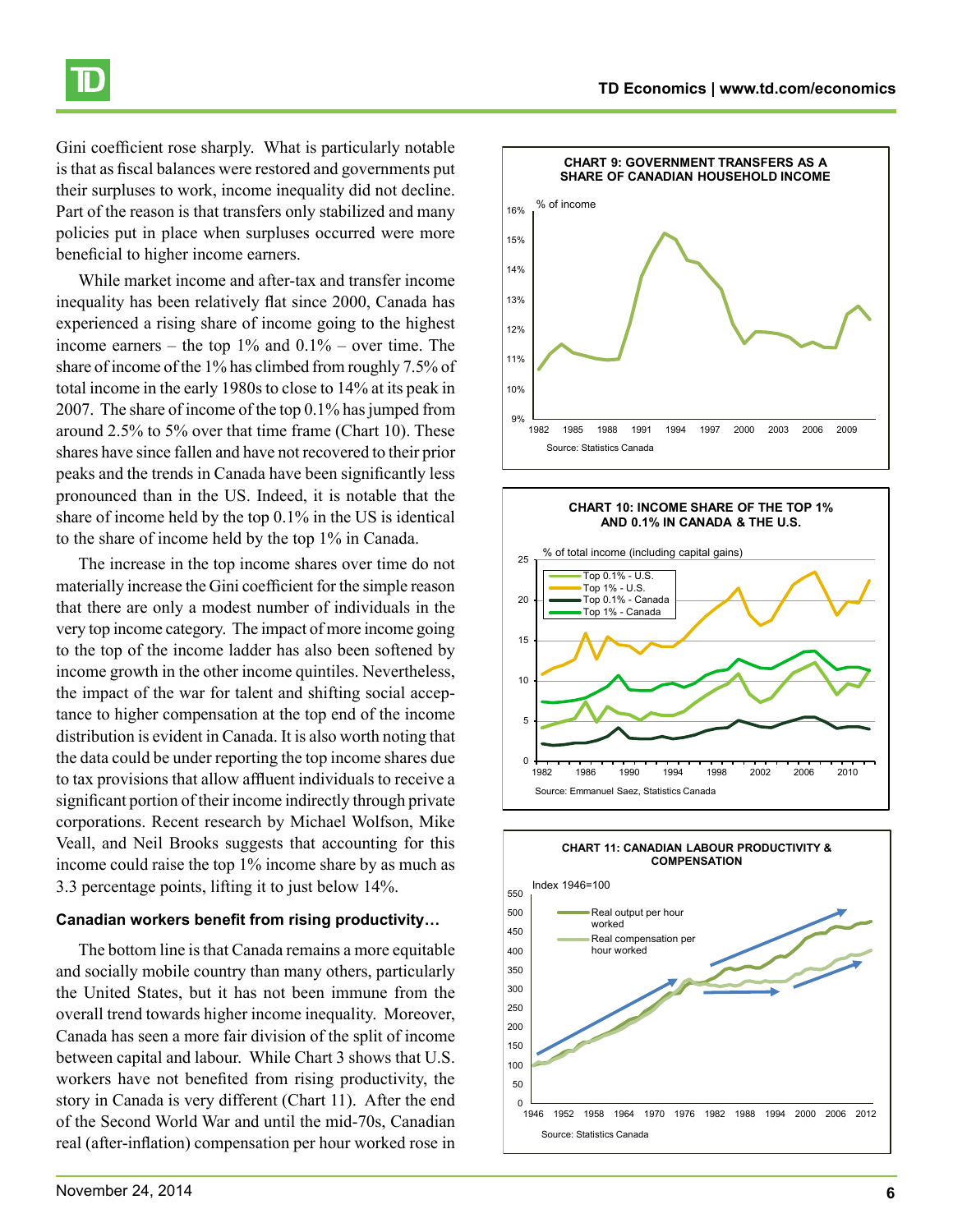



tandem with productivity (real output per hour worked). There was, however, a major setback in the 1980s, which likely reflected the impact of high inflation on curtailing real (after-inflation) compensation because wage contracts did not keep pace with the unexpected rise in the cost of living. The breakdown between productivity and income growth continued well into the 1990s, likely reflecting the deep recession and jobless recovery that followed.

However, from the mid-90s to today, workers have once again benefited from rising compensation broadly tracking productivity growth. This likely reflects the demand for labour across a broad number of occupations. Prior to the 2008 recession, Canada was experiencing 30-year low unemployment rates, with labour shortages in parts of the country. While Canada lost hundreds of thousands of jobs during the 2008/09 recession, the recovery in employment has been more robust than in many other advanced economies. There have also been skill shortages in selected occupations in many parts of the country. This labour demand has been a catalyst for household income growth in line with productivity growth (Chart 11). Unfortunately, the core problem in Canada is that productivity growth has been very slow, which has in turn constrained the income to be distributed across workers (Chart 13).

#### **…but income gains have been limited and skewed**

It is striking just how slow income growth has been. From 1976 to 1998, real (after-inflation) average family income only increased by 1.3%. Then income growth improved, rising 17% from 1998 to 2011. Looking at the bottom 20% of the income distribution, compared to the middle 20% and then top 20%, one can see how income inequality has increased (Chart 14). Real average income in the bottom 20% of earners rose close to 20% from 1976 to 1989, but then gave up all of its gains by 1997 before reversing course and advancing back up just shy of 20% since 1998. This roller coaster ride gives the impression that gains have been made, but it is important to highlight that the level of income for the average earner in the bottom 20% of the income distribution was only \$15,500 in 2011.

The story for the middle 20% of income earners has been comparatively poor. Average income fell 9% between 1976 and 1998, but while income growth subsequently picked up it was not until 2006 that income was back to its 1976 level.

For the average income earner in the top 20% of the income distribution, real income was largely unchanged until





November 24, 2014 **7**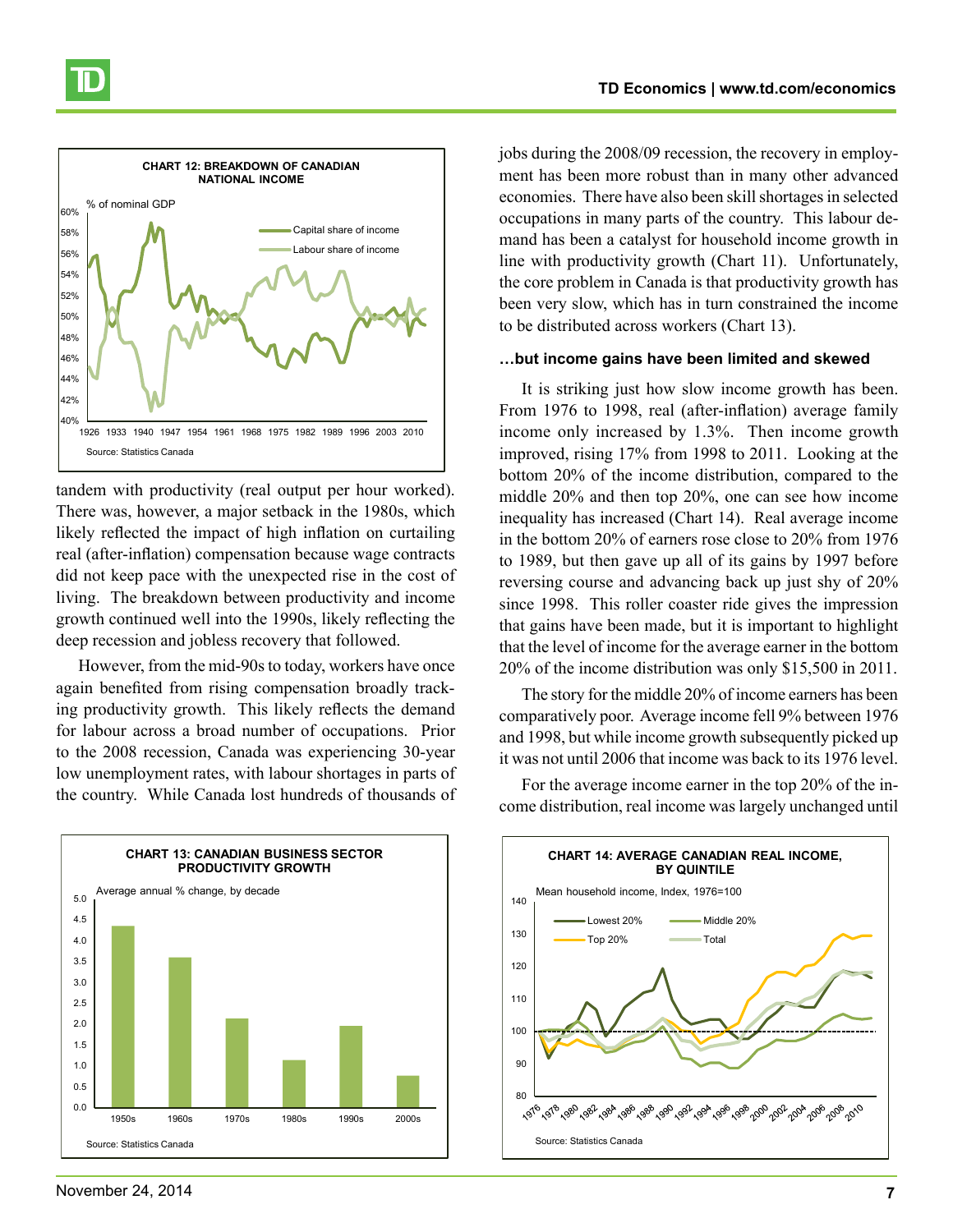

This paper focuses on income inequality, but wealth inequality is an important dimension as well. The wealth distribution perhaps illuminates a more tangible notion of inequality since a stronger net worth position generally translates into greater ownership of physical assets and luxury goods, which are often viewed as demonstrating a higher quality of life. However, the Canadian data on wealth across the income spectrum is limited to three data points that come from the Survey of Financial Security. Nevertheless, the data does show that the story told by wealth inequality is much the same as with income, especially with regards to the U.S.-Canada cross-border comparison. As the accompanying chart shows, the distribution of wealth is heavily skewed towards high-income families in both countries. In Canada, nearly 70% of all net worth is held by the top 20% of Canadians. Two aspects of the chart are noteworthy. First, much like the Gini coefficient in Canada, this figure has not much changed since the late-1990s. In fact, the figure has even fallen slightly since the first Survey of Financial Security in 1999. Second, the share of wealth held in Canada by the top income quintile pales in comparison to the US. According to the 2013 Survey of Consumer Finances, nearly 92% of all net worth is held by the top 20% in the US. This share has also increased consistently over time, from 87% in 1992 and 89% in 1998.

While the concentration of wealth in Canada is less than in the U.S., the overall data masks a vulnerability in Canada that is worth noting. By far, the most important

the mid-90s, but then increased close to 30%.

The conclusion is that weak productivity growth constrained overall personal income growth, but a rising share of income has gone to higher income earners over time. This is consistent with the forces of globalization and technological change, which raised demand for high skilled workers and diminished demand for middle skilled workers. Low income earners did experience income growth since 1998, but the level of income remained a huge obstacle to their standard of living.

### **Policy implications**

The picture painted by the data for Canada is complicated, as it shows rising vulnerability and risks associated with higher income inequality. However, it is difficult to assess whether the level has reached a point that it threatens



source of both asset and debt growth over the last 10-15 years has been related to real estate. While Canadians across the income spectrum have benefited from the housing boom, it is likely the case that wealthier households have more diversified holdings of assets on their balance sheet. Middle income households likely hold a greater share of their balance sheet wealth in their principal dwelling. If a housing correction occurs, the distribution of net worth across the income spectrum could shift, leading to higher wealth inequality. While TD Economics expects a soft landing in the Canadian housing market, there is evidence of excess valuation in real estate, which poses a risk.

economic growth. For example, social mobility is not yet flashing a major warning signal and the Gini coefficient is relatively stable, albeit higher than in the past. Nevertheless, there is a legitimate concern that income inequality in Canada may start to rise and social mobility could decline in the years ahead.

Most worryingly are the competitive implications for Canada from the rise of income inequality in the United States. America is willing to pay its high-skilled workers significant premiums, but at the expense of their low and middle skill workers. Yet, Canada must compete with these firms for talent. America has stronger productivity, which also puts Canada at a disadvantage. Meanwhile, the bulk of the gains from productivity in the U.S. have gone to capital, meaning that America is a more competitive, lower cost producer. A good example of this is the proliferation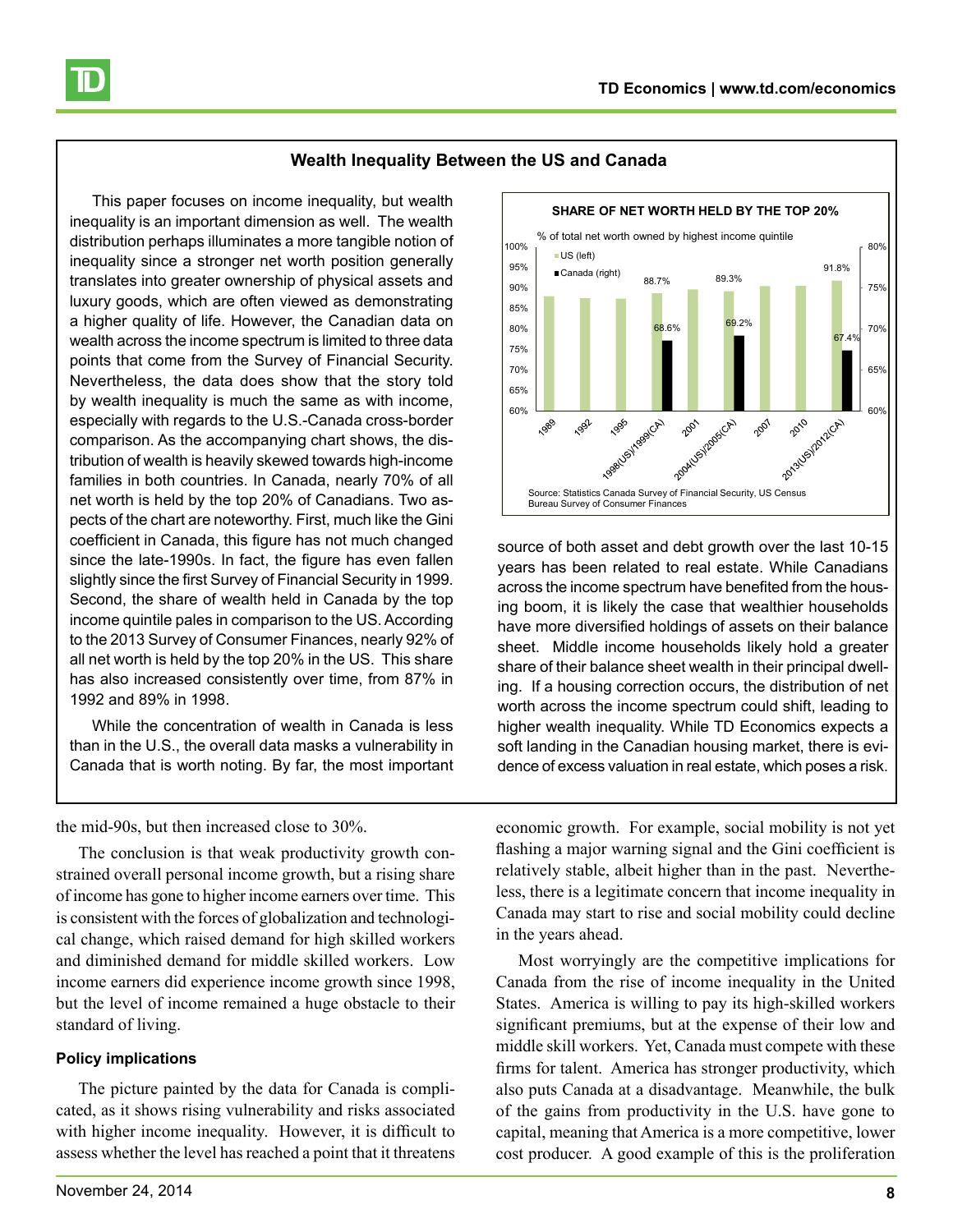



of right to work states, which has diminished compensation south of the border relative to that in Canada. These trends are captured in the dramatic shift of unit labour costs (Chart 15). The appreciation of the Canadian dollar has also contributed to the decline in Canadian competitiveness. While the currency has lost some of its gains this year, it should be stressed that counting on a weaker exchange rate to reverse Canada's competitive disadvantage is not a profitable strategy to address the challenge.

Other factors that could aggravate inequality in Canada are the prospects for sustained modest economic growth which may constrain public support for policies aimed at income redistribution. This, in turn, raises the spectre of lowering social mobility. Furthermore, the pressures from globalization and technological change are unlikely to abate. Inequality in Canada has not risen as much in recent years because of many good middle income jobs in resources and real estate sectors. However, commodity and real estate booms do not last forever, suggesting that income inequality could rise if these sectors lose momentum.

Taking on this issue is an enormous task for policymakers. Given that labour income is being constrained by weak productivity growth, a clear policy recommendation to strive for improvement on this front. The problem is that Canada has already made significant attempts to do so with seemingly little effect. Business productivity remains extremely weak relative to other countries, like the United States, despite our best efforts. Some avenues for further policy efforts remain, as there are structural factors holding back productivity. It is well known that Canada, being a small economy, has fewer large-scale firms compared to

the United States. Canada needs to incent firms to grow and expand in scale or plug into global supply chains. The increasing reliance on commodity production also restrains productivity growth as more resources must be accessed from more difficult or more expensive sources. While resources will remain a critical contributor to economic growth and prosperity, policymakers need to encourage economic diversification and a shift towards production of higher value added goods and services. The nation also needs to do more commercially-oriented research and development.

There are policy hurdles to overcome, as well. This includes the low effective tax rate on small businesses relative to the general corporate income tax, which effectively incents firms to stay small. Canada is also a relatively high cost location for business, partly reflecting regulatory costs from federal, provincial and municipal governments. There is also a business and cultural dimension – Canadian firms invest less in machinery and equipment than their international peers and business leaders in Canada tend to be more risk averse. The simple reality is that no single factor accounts for Canada's weak productivity performance. It is a myriad of influences that have accumulated into a deep fundamental challenge.

Beyond putting in policies aimed at incenting strong productivity growth to increase income in the economy, policymakers should take income inequality considerations into their decision making process. The lesson from the 1990s was that when policy decisions fail to incorporate income distribution implications or do not worry about rising inequality, it is a recipe for less equitable outcomes.

A natural question is whether policymakers should seek to reduce market income inequality or after-tax and transfer income inequality. With respect to the former, governments have limited direct control on market incomes, which are set on the basis of supply and demand for labour in open and competitive markets. They can set wages for public sector workers, but there are implicit constraints on how far public wages can deviate from private sector wages without creating unintended and undesirable misallocations of labour in the economy. Policymakers can set minimum wages, but this is a limited tool for dealing with wages across the entire economy.

Market income inequality is also complicated because it can be high for either just or unjust reasons. For example, vibrant cities in the U.S. that have a significant concentration high value economic activity (like Silicon Valley) have very high income inequality; meanwhile depressed cities can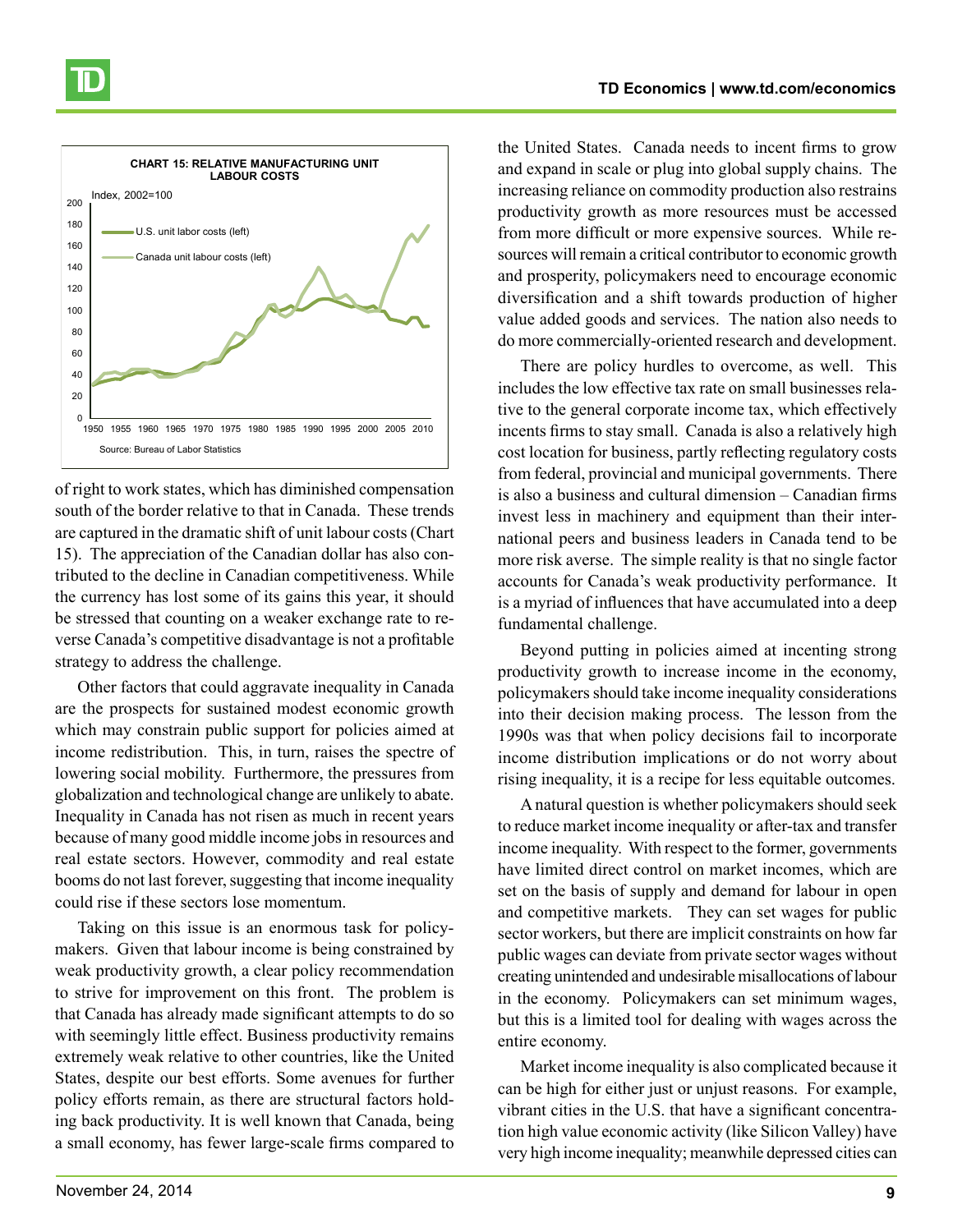

have very low inequality. If higher market income inequality reflects economic dynamism, then it is far more appropriate and acceptable. However, if a high level of inequality is a reflection of entrenched interests and the ability of high income earners to capture inappropriate rents, then it is a very damaging outcome. Ultimately, one cannot assess exactly how much market income inequality is appropriate and it is difficult for governments to manage incomes set in the market.

Governments do, however, have direct control of taxes and transfers that affect the incomes people live on. OECD analysis argues that the threat to economic growth comes from inequality after taxes and transfers, not before. Canada's relative performance on this basis is significantly less favourable than many other advanced economies.

Consider Germany, which has high market income inequality, but low after tax/transfer inequality (see Chart 16). In Canada, market incomes are well below those in Germany, but income inequality after taxes and transfers is much higher than in Germany (Chart 17). This suggests that Canada could do more in terms of redistribution of income. Indeed, Canada's tax system is not as progressive as many might think and the transfer system is not as significant as in many other countries (Chart 18). For example, Canada has the 9th lowest level of market income inequality within the group of OECD countries, but its ranking drops to 19th position after taxes and transfers.

The usual push back against calls for more income redistribution is that higher taxes and increased transfers will slow economic growth and hamper prosperity. However, this need not be the case. A 2014 IMF study entitled "Re-

distribution, Inequality and Growth<sup>72</sup> had three key findings that contribute to the case for leaning against income inequality. The findings were:

- More unequal societies tend to redistribute more.
- Lower net inequality is robustly correlated with faster and more durable economic growth, for a given level of redistribution.
- Redistribution appears generally benign in terms of its impact on economic growth; only in extreme cases is there some evidence that it may have a direct negative effect on growth.

This tells us that policies that lean against rising income inequality can be beneficial, but those policies need to be smart ones that do not undermine productivity and competitiveness in the economy. For Canadian governments, this includes the need to balance income redistribution efforts with other important policy considerations. These include a growing global fight for talent and declining labour cost competitiveness with the United States. Moreover, there are limits to the scope of income redistribution. Even if one was to raise income taxes on the top 1% of earners dramatically, there are so few people in this category that the result would barely move the needle on income inequality. Taxes for middle income households would have to rise as well, but this is a group that is now under considerable pressure.

While raising taxes on higher income individuals is one way to redistribute income, it is not the only option open to governments. Case in point, policymakers can move to "means test" more government programs and services. In recent years, governments have been moving away from programs that were set up on the principal of universality.

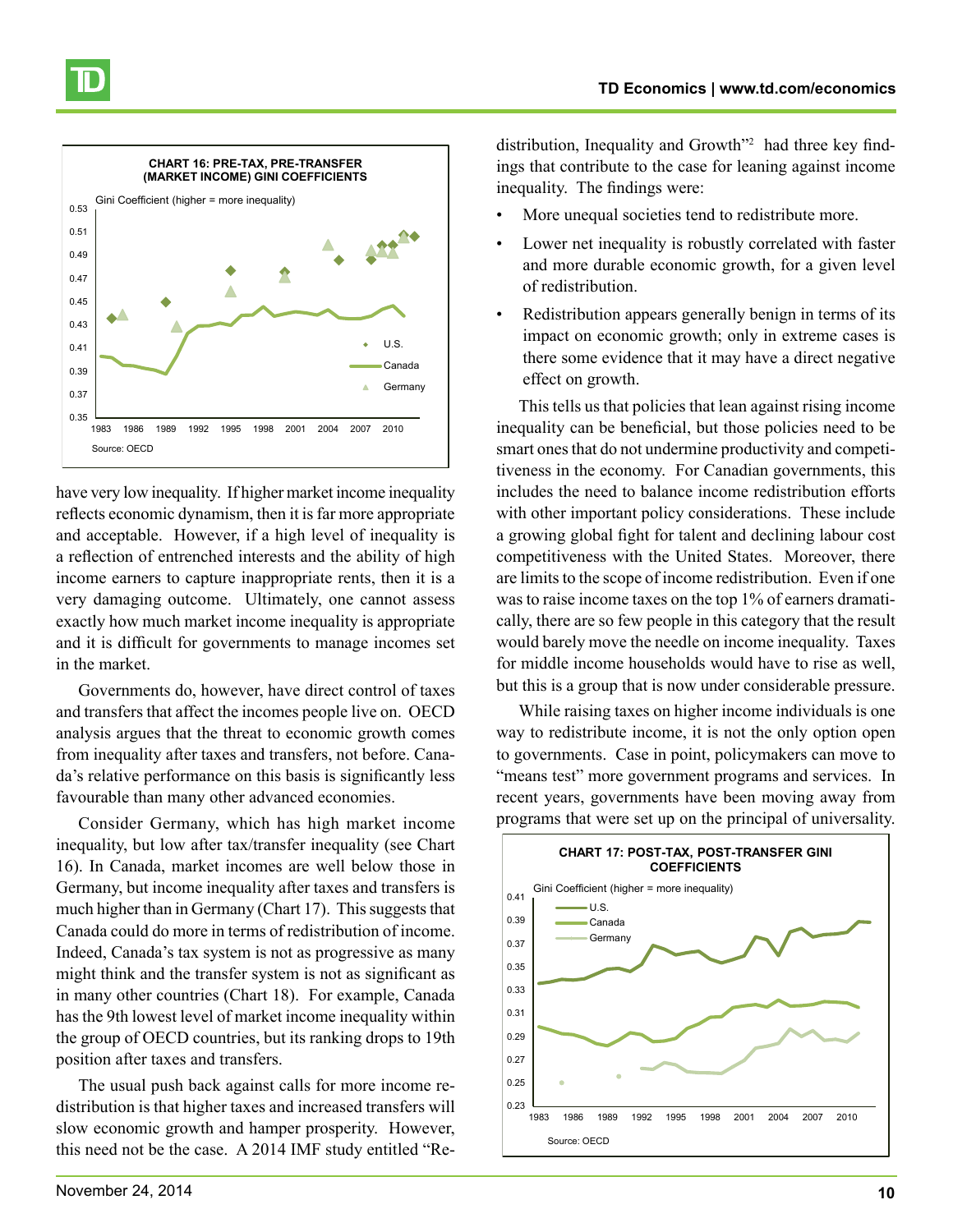



Yet, a number of programs persist where assistance could be better targeted to those most in need, thus taking pressure off the need to raise taxes.

Lastly, the policy debate over whether to focus on market income or after-tax, after-transfer income misses an important point. Governments may not have direct control most private-sector wages, but through effective policy design they can help to build the foundation upon which market incomes grow. While the ultimate goal of public policy should be to narrow the gap between after-tax and transfer incomes between higher and lower income households, a preferred route to achieving this end is to knock down barriers faced by disadvantaged Canadians to achieving better success in the job market. In other words, a hand up is preferred to a hand out. For example, education and skills development allows individuals to unlock their full potential. Health policies can allow individuals to take a more active role in the labour market. Social programs and policies can help the disadvantaged to get on their feet and become more engaged.

Today, governments already spend significant resources indirectly improving labour outcomes of individuals and promoting social mobility, which is partly why Canada does not rank badly on market income inequality. However, there is scope for improvement. For example, low and middle income families have less access to high quality early childhood education programs than the wealthy, giving the children of the latter an advantage in life. While access to primary, secondary and post-secondary education is generally good, previous research by TD Economics has argued that student support programs for post-secondary education

should be more means tested to provide even greater support to those in need, particularly given the ever-rising tuition costs. Efforts to promote education could pay dividends as low income parents often underestimate the value of post-secondary education and overestimate the cost. Many professional programs are becoming extremely expensive (like law, medicine, graduate business schools), which can lead to questions about equal accessibility for youths from lower income backgrounds. In terms of skills, Canada's performance on essential skills, such as literacy and numeracy, could be enhanced. More investment in affordable housing could help provide shelter and improve health outcomes for poor members of society, which is essential to allow them to reengage in the labour market. When low income individuals attempt to improve their fortunes, the resulting increase in employment income can often result in a step loss of government support programs, creating a major disincentive. More progress could be made on reducing barriers to success for immigrants and aboriginals. Pension reforms could also provide more income security later in life. The list could go on, and on.

TD Economics has written on many of these subjects in the past and has detailed many of the possible policies that could help improve the fortunes of disadvantaged Canadians. A full list is beyond the scope of this paper. However, it should be evident how policymakers can have a great influence on shaping income inequality beyond directly impacting market income or through taxes and transfers. Moreover, many of these initiatives can help to boost productivity and competitiveness. From a strategy perspective, the most effective approach is likely a balanced one, using all three channels of direct and indirect influence

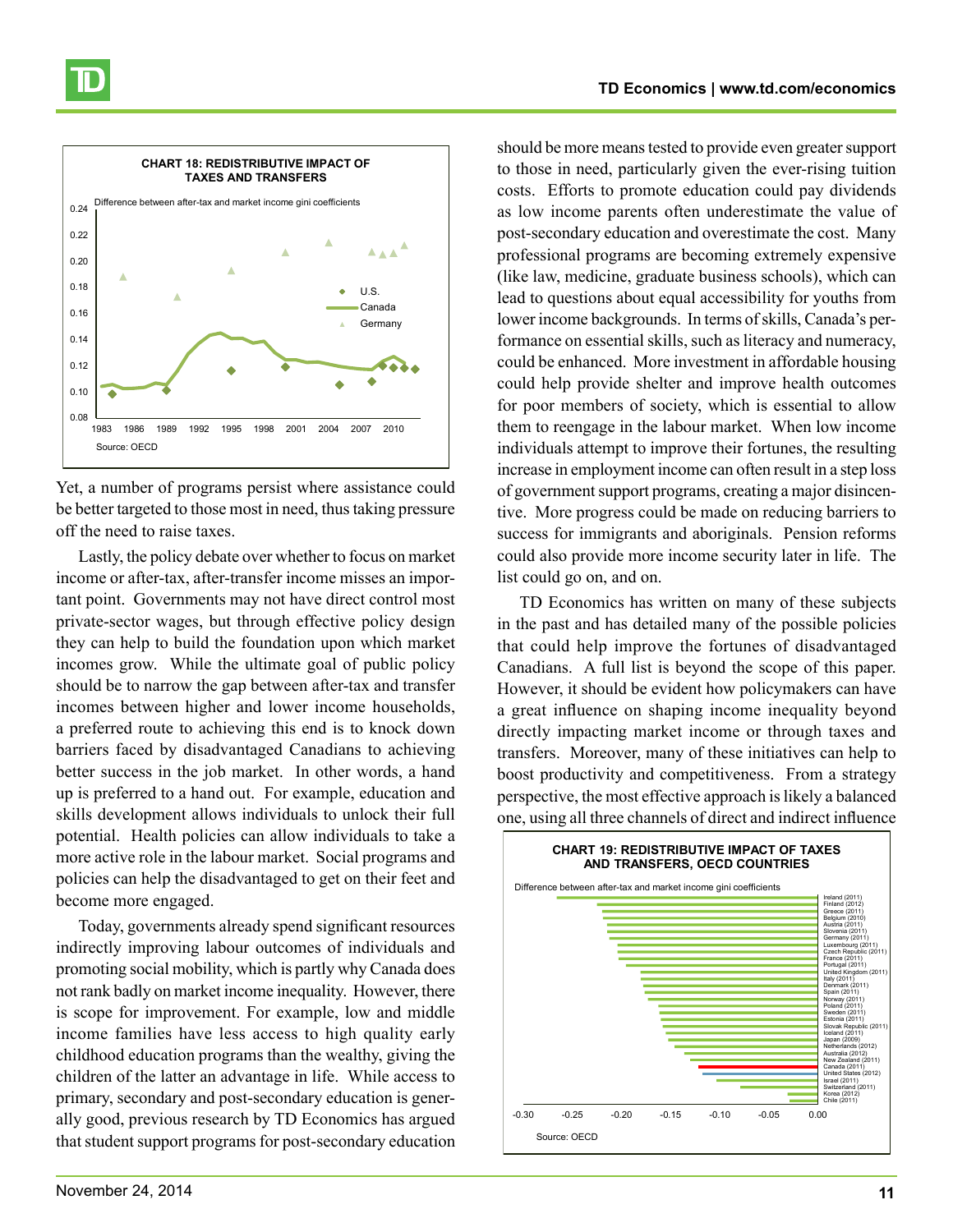

on market incomes, combined with changes to the tax and transfer system.

#### **Conclusions**

Canadians can be proud of our economic and social system. Canada has an average level of income inequality relative to other advanced economies, and social mobility is relatively high. However, there are legitimate concerns about the rise in income inequality in recent decades and there are forces that could push it higher in the years to come, which could ultimately jeopardize social mobility. In particular, the pressures from technological change and globalization will persist. If the commodity and real estate sectors soften, middle skill workers could be under even greater pressure. Moreover, the competitiveness challenge of rising U.S. inequality threatens to push Canada towards higher income inequality. And, the modest economic growth

outlook could add to the inequality strains in the Great White North. These risks imply that policymakers at all levels of government should think about how to lean against the incipient inequality pressures, but this must be done in a constructive way. No growth and no income would make everyone equal, but would be the worst possible outcome. The goal is to have rising income with fair distribution, a necessary condition for which is a productive and competitive economy. The requisite policy leaning likely requires a mixed approach involving direct and indirect efforts to influence market incomes, combined with a progressive tax system and an effective transfer system that limits negative distortions on the economy. The challenge for Canada is to maintain its economic and social model in a world of growing inequality; and, this requires more consideration of income inequality implications when making policy decisions.

> *Craig Alexander, SVP & Chief Economist 416-982-8064*

> > *Francis Fong, Senior Economist 416-982-8066*